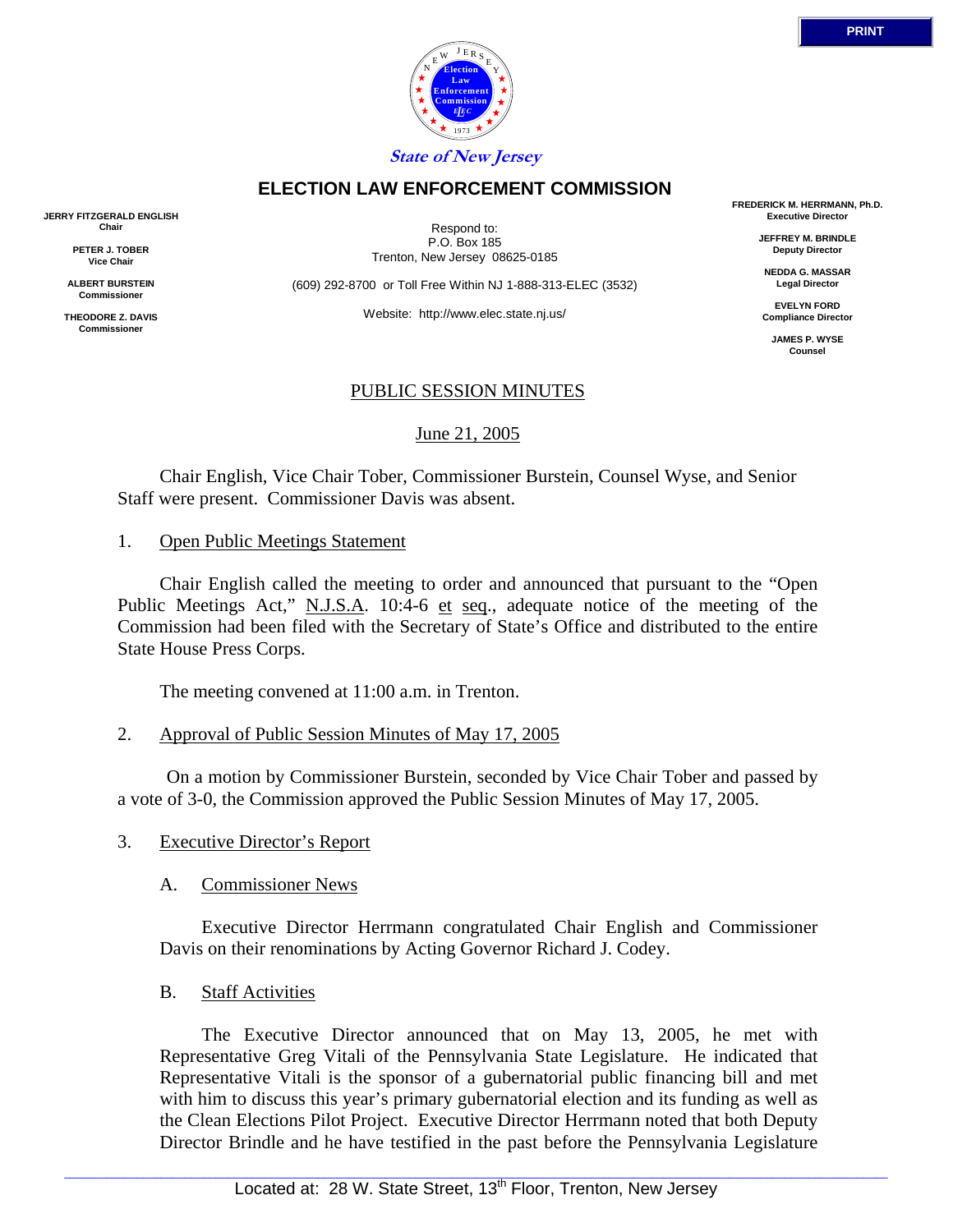on New Jersey's Gubernatorial Program. The Executive Director stated that Representative Vitali was also very interested in last year's 25-Bill Ethics Reform Package and was very impressed by the additional funding ELEC received to administer and enforce it.

 According to the Executive Director, on May 19, 2005, he attended the Assembly Budget Committee Hearing on the Department of Law and Public Safety. He said that there was no discussion of ELEC issues and that the Commission's full funding for FY-2006 remains on track.

 Executive Director Herrmann reported that on May 20, 2005, Legal Director Massar was on a New Jersey Institute for Continuing Legal Education (ICLE) panel at the Bar Association's annual meeting in Atlantic City. He mentioned that she discussed the new campaign financing and lobbying laws enacted in 2004 as part of the reform package. The Executive Director indicated that the panel was entitled "Reforms, Referenda and Recounts: New Jersey Election Law."

 Executive Director Herrmann advised the Commission that on May 23, 2005, he taught a seminar on "Campaign Finance and Legislative Ethics" to a group of students participating in the College Leadership New Jersey Program. He said that he went over ELEC's responsibilities and led a discussion about "Why Governmental Ethics Matter." The Executive Director noted that among the points made were:

- Public officials are role models for behavior;
- Corruption costs money and undermines public policy;
- The negative effect unethical activities have on the reputation of government;
- A lack of citizen trust in government is erosive to democracy; and,
- The hurtful consequences to a dishonest official's family, friends, and colleagues.

 Executive Director Herrmann informed the Commission that on June 13, 2005, two new staff members joined the Commission. They are:

- Assistant Legal Director Amanda Haines, and
- Assistant Legal Director Leonard Gicas.

 According to the Executive Director, on June 17, 2005, the eighth floor was vacated by two of the three agencies occupying it. He said that the third should be moving momentarily and that it should take about three weeks to get the floor prepared for ELEC staff to move in. The Executive Director stated that minor repairs, painting, and carpet cleaning will occur and that the Commission should be able to take over its new space after the July Fourth weekend. Executive Director Herrmann thanked Deputy Director Brindle and Director of Administration Gary Alpert for all of their hard work in facilitating this major operation.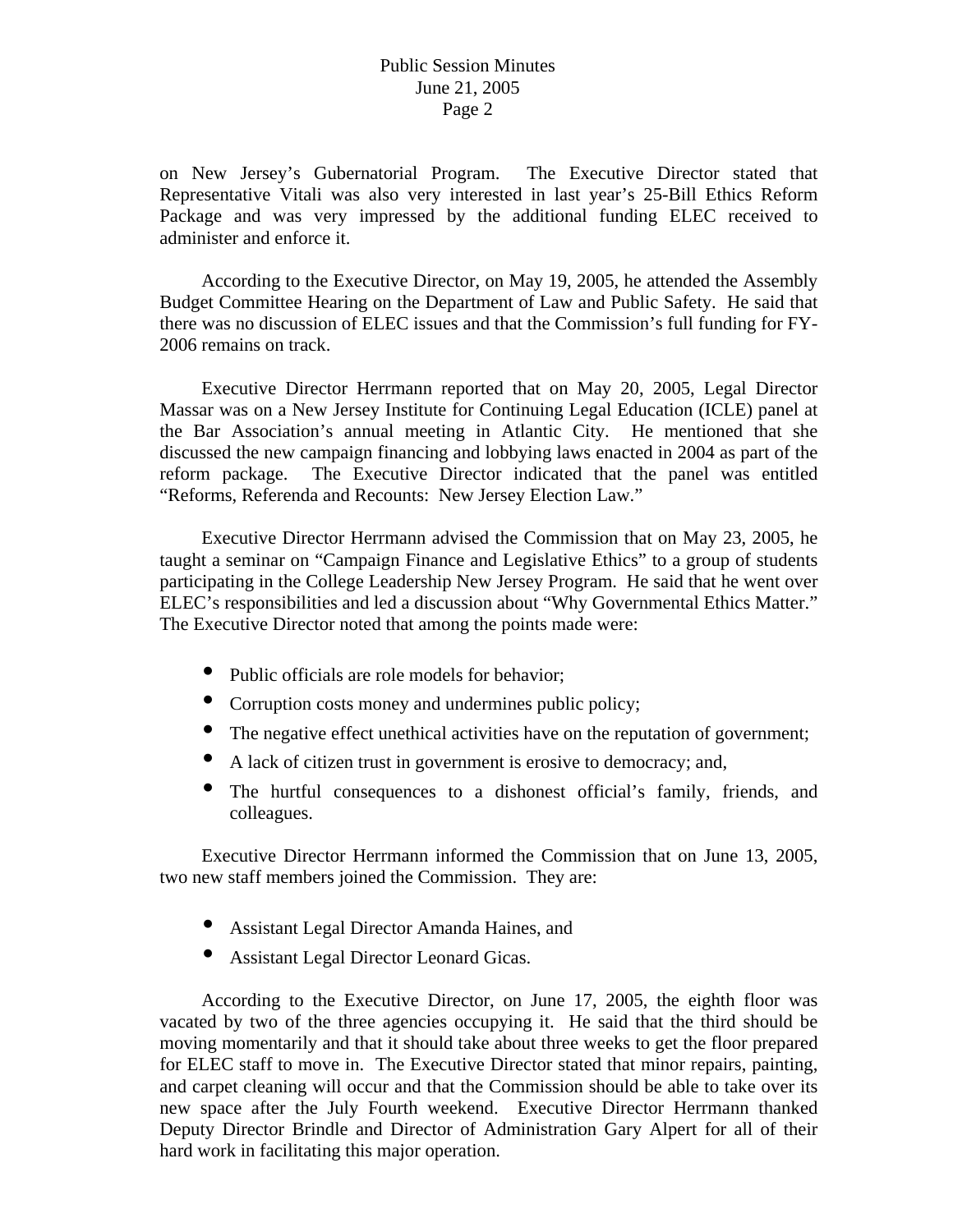Executive Director Herrmann mentioned that on June 17, 2005, Legal Director Massar and he attended the third meeting of the Clean Elections Commission. He noted that Ingrid Reed from the Eagleton Institute at Rutgers University briefed the Commission regarding the committee of academics who have formed to advise and assist the Commissioners. He also indicated that the Commission reviewed the primary election results in the six legislative districts that may host the program as well as ELEC's historical expenditure data for them. Executive Director Herrmann said that the Commission also asked him a number of questions about how the program will function.

#### C. COGEL News

 Executive Director Herrmann reported that retired Professor Herbert E. Alexander called him on May 10, 2005, to thank him for his introductory remarks made before the presentation of the Council on Governmental Ethics Laws (COGEL) award to Dr. Alexander at the San Francisco conference last December. He said that the Professor is the "Dean" of campaign finance scholars and served on three occasions as a consultant to ELEC. The Executive Director advised the Commission that, sadly, Professor Alexander recently had a serious bicycling accident but is now recovering at home after a major operation. Executive Director Herrmann informed the Commission that Dr. Alexander extends his greetings to the Commission and is very pleased by the substantial, recent increase in ELEC's budget. According to Dr. Herrmann, the Professor had written about ethics agency underfunding in the past and was delighted that New Jersey was leading the way in overcoming this serious problem.

 Executive Director Herrmann announced that on May 12, 2005, he participated in an international conference call of the COGEL Publications Committee. He said that he initiated the meeting to discuss two issues:

- The marketing of COGEL publications; and,
- The future of COGEL's relationship with Public Integrity.

 Executive Director Herrmann advised the Commission that COGEL for years has had an excellent publications program including annual legislation and litigation updates and the bibliography. He suggested, however, that there has never been much of a marketing effort and that he proposed that COGEL explore contacting academic and state libraries to promote sales.

With regard to Public Integrity, Executive Director Herrmann said that the COGEL President had discussed with him and Legal Director Massar, who is a member of the Steering Committee, her concerns with the journal. According to the Executive Director, the COGEL President said that numerous members have commented to her that it is costing COGEL too much (about \$6,000 per year) for what the organization is getting in return and that most of the articles were too theoretical to be of much practical use to COGEL members. Based on these concerns, Dr. Herrmann had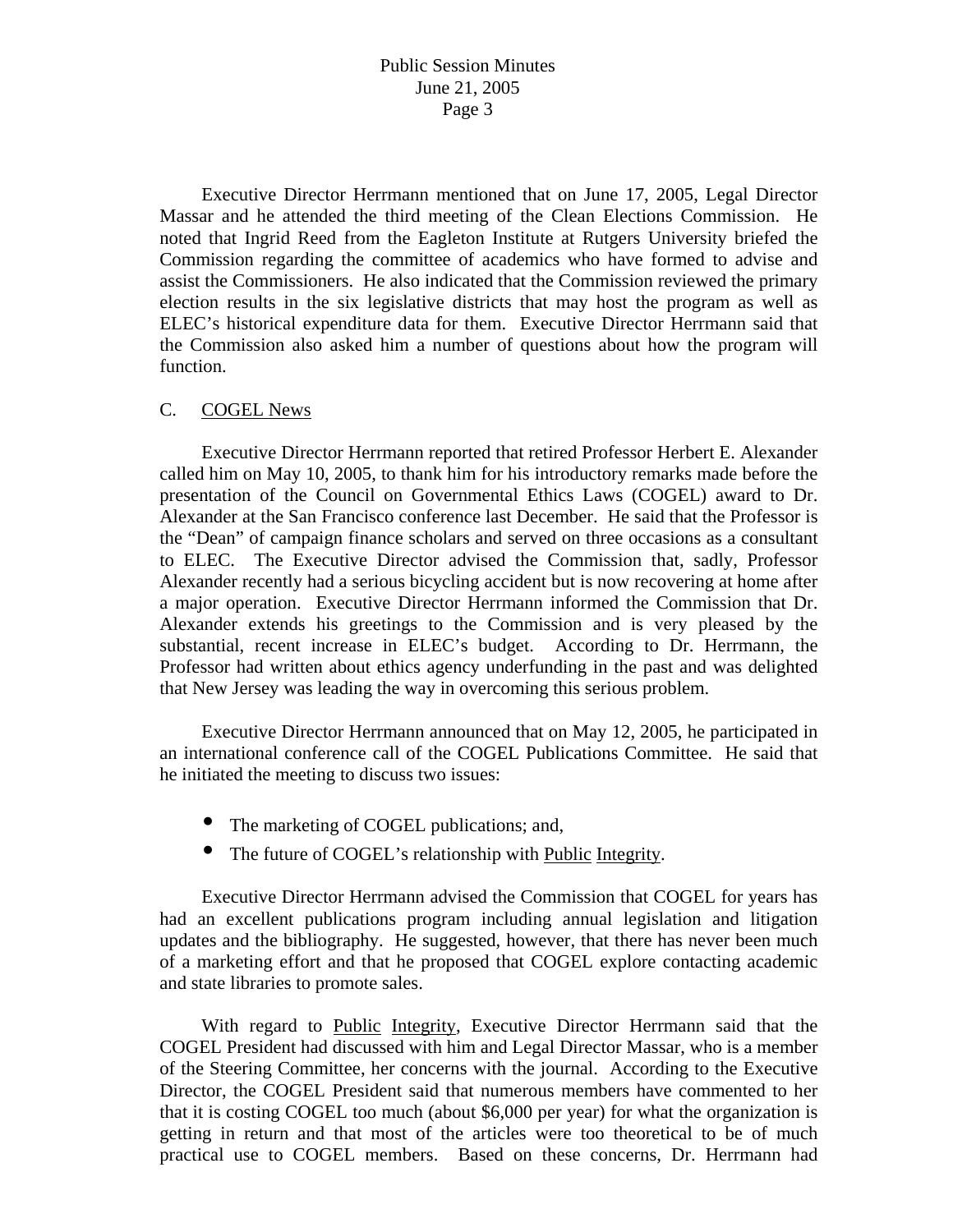suggested to the COGEL President that he meet with other members of the Publications Committee to develop some recommendations for the Steering Committee pertaining to COGEL's future with Public Integrity.

 According to Executive Director Herrmann, he proposed four areas that the Publications Committee could bring to the attention of the Steering Committee:

- 1. Balancing academic with pragmatic articles;
- 2. Restoring COGEL to the level of a co-sponsor from its current status as only a "supporting entity";
- 3. Rotating the site of the annual editorial board meeting among the conferences of the current sponsor the American Society of Public Administration (ASPA) and all of the other affiliated entities instead of always holding it at ASPA conference; and,
- 4. Obtaining free advertising space for COGEL publications and membership materials in the pages of the journal.

 The Executive Director said that the committee voted unanimously to take his suggestions to the Steering Committee for further consideration.

 Executive Director Herrmann reported that he was invited by Professor Ruth Jones of Arizona State University to serve on a panel about clean election laws at the COGEL Conference in Boston in December. He noted that there is great national interest in New Jersey's experiment this fall with the public financing of legislative elections.

#### D. Summer Meeting Schedule

- July 19, 2005 at  $11:00$  a.m. in Trenton;
- August 16, 2005 (if needed) at 11:00 a.m. in Trenton; and,
- September 20, 2005 at 11:00 a.m. in Trenton.

## 4. Reproposal of Proposed Amendments and New Rules to Implement New Lobbying Laws

 According to Legal Director Massar, extensive amendments to the Commission's lobbying regulations and new lobbying rules were proposed in the January 18, 2005 edition of the New Jersey Register to implement the new lobbying laws enacted during 2004. She said that the amendments and new rules were the subject of hearings conducted at the February  $15<sup>th</sup>$  and March  $15<sup>th</sup>$  Commission meetings at which many persons testified.

 Director Massar stated that numerous written comments were also received on the proposed rules. Director Massar indicated that in a memorandum submitted for the May 17, 2005, Commission agenda, staff reviewed the testimony and comments and presented draft text of further amendments that were suggested to address issues raised by the commenters. At the May 17, 2005 meeting, the Commission directed staff to present regulations for consideration as a reproposal at the June Commission meeting.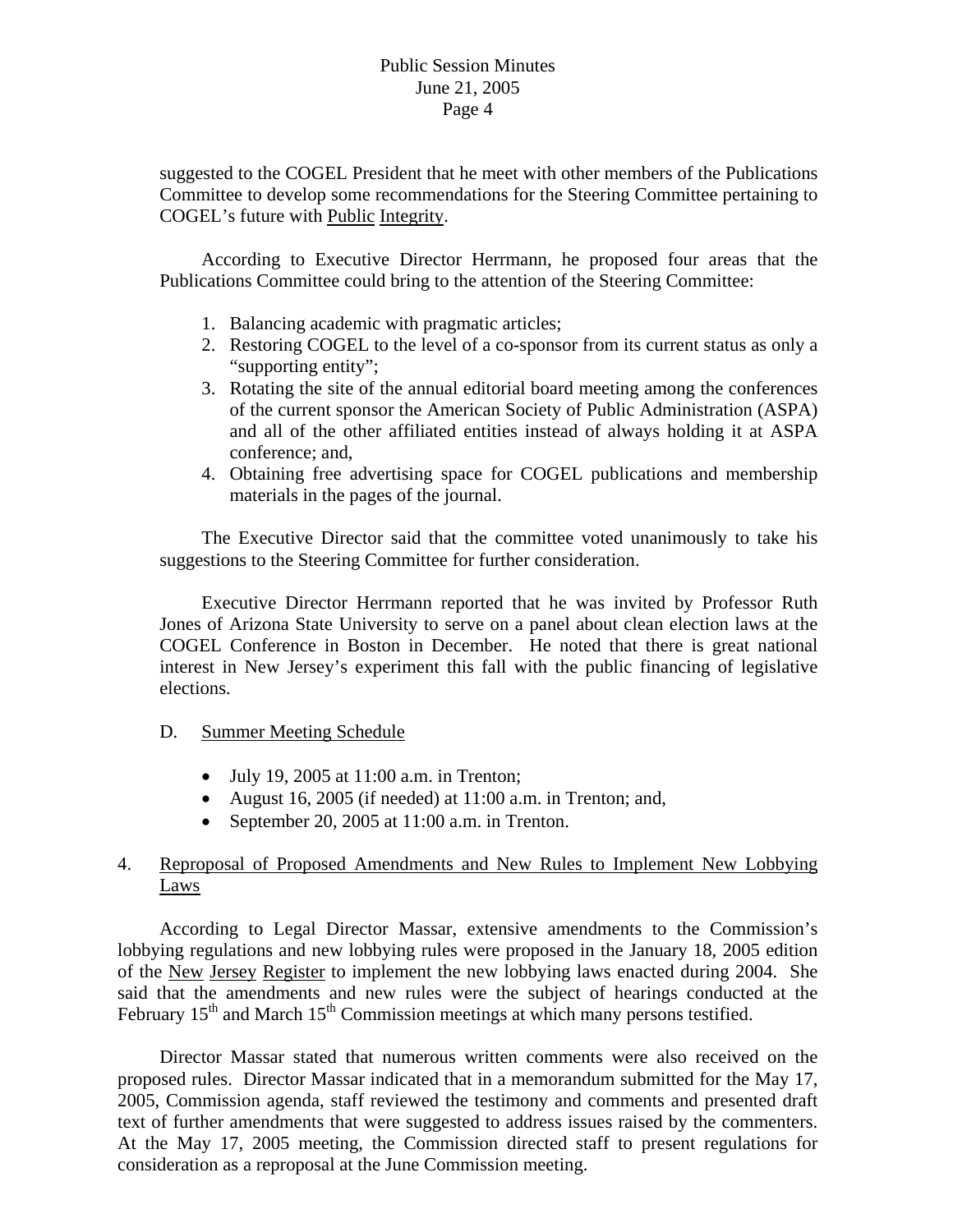## Public Session Minutes June 21, 2005 Page 5

 Director Massar noted that because the testimony and comments received have prompted staff to recommend substantive changes to the original rule proposal, staff recommended that the Commission authorize reproposal at the Office of Administrative Law (OAL) of the new rules and amendments, which appeared in the New Jersey Register on January 18, 2005, with the further changes in the following areas:

- Exclusion of routine, ministerial contacts with government from the expansive scope of communications subject to reporting as "governmental processes";
- Exclusion from lobbying activity of volunteer participation, at the request of the State, in task forces;
- Use of an expert, accompanying a governmental affairs agent, in lobbying;
- Attorney lobbying concerning governmental processes;
- Exclusion of the details of trade secrets from disclosure;
- Examination of the "level" of an Executive Branch official as a test for whether or not a lobbying contact has occurred; and,
- Clarification of the term "general public," as used in the context of communications with the general public, or "grassroots" lobbying.

The Commission determined not to amend the original proposal with regard to:

- Adequacy of the 20-hour threshold for lobbying registration contained in the definition of a "governmental affairs agent," pursuant to N.J.A.C. 19:25-20.2; and,
- Exclusion of "rate setting" from the scope of "governmental processes."

 On a motion by Vice Chair Tober, seconded by Commissioner Burstein and passed by a vote of 3-0, the Commission approved reproposal of the lobbying new rules and amendments with the changes recommended by staff and directed staff to file the reproposal at the OAL.

#### 5. 2005 Primary Election Matching Fund Submissions

 Legal Director Massar summarized the matching fund submissions processed by the Public Financing staff since the last report to the Commission, dated May 16, 2005. Public matching funds totaling \$1,553,886.22 were deposited, as follows:

| Candidate             | <b>Public Funds Deposited</b> |
|-----------------------|-------------------------------|
| <b>Todd Caliguire</b> | \$54,700.00                   |
| Paul DiGaetano        | \$99,130.00                   |
| Steven Lonegan        | \$175,290.14                  |
| John Murphy           | \$159,230.34                  |
| Robert Schroeder      | \$324,100.00                  |
| <b>Bret Schundler</b> | \$741,435.00                  |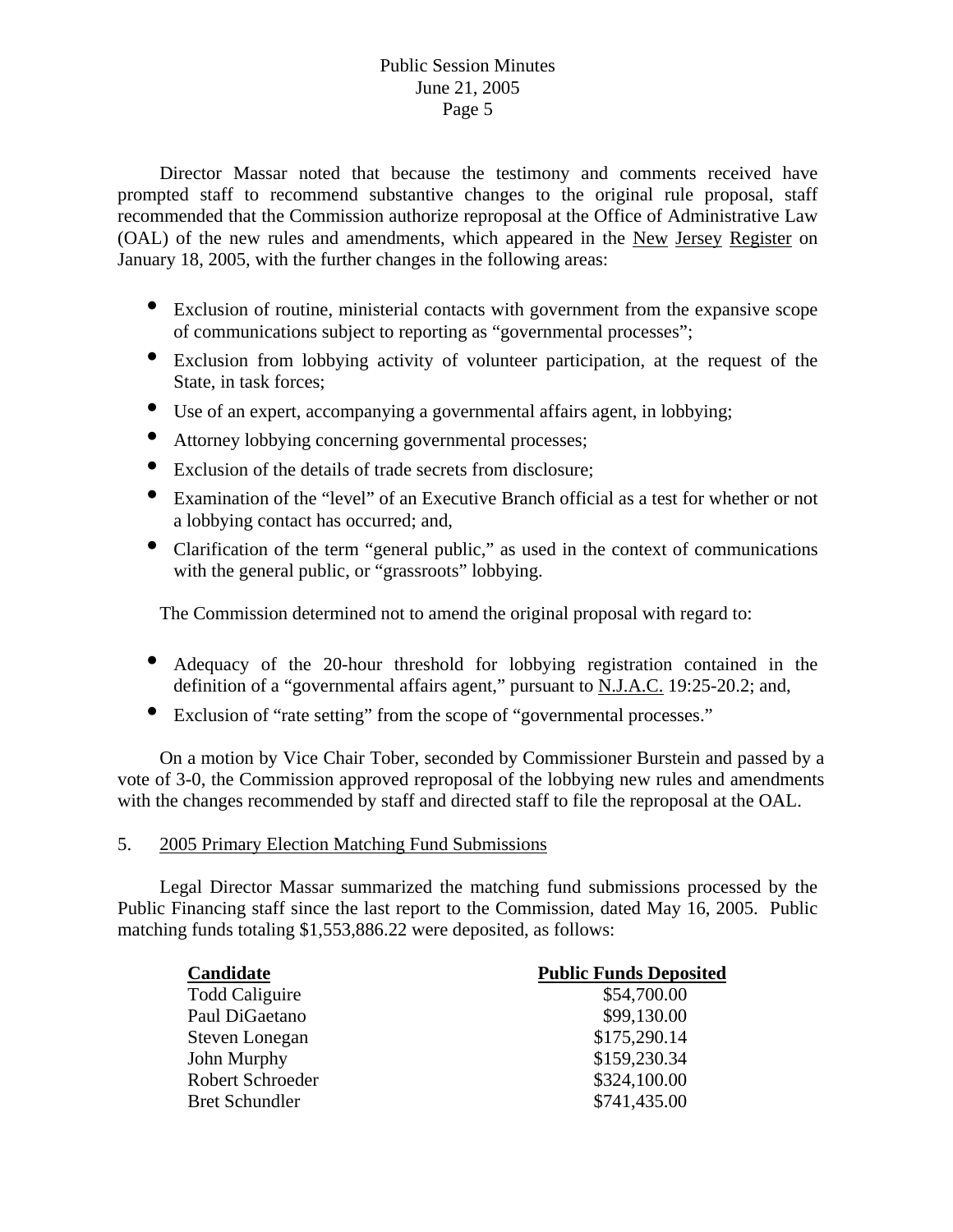According to Legal Director Massar to date, public matching funds totaling \$5,744,825.62 have been deposited for 2005 gubernatorial primary election candidates as follows:

| Candidate             | <b>Total Public Funds Deposited</b> |
|-----------------------|-------------------------------------|
| <b>Todd Caliguire</b> | \$488,110.00                        |
| Paul DiGaetano        | \$720,540.00                        |
| Steven Lonegan        | \$692,017.76                        |
| John Murphy           | \$944,235.42                        |
| Robert Schroeder      | \$1,220,442.10                      |
| <b>Bret Schundler</b> | \$1,679,480.34                      |

 Legal Director Massar, added that matching fund submissions were filed on June 7, 2005, by gubernatorial candidates John Murphy, Robert Schroeder, and Bret Schundler. Candidate Steven Lonegan filed a matching fund submission on June 14, 2005.

 Legal Director Massar explained the staff recommendation that distribution of public matching funds for the submissions received on June  $7<sup>th</sup>$  and June  $14<sup>th</sup>$  not occur until staff has reviewed the candidates' 20-day postelection reports, due for filing on June 27, 2005. Unless a candidate reports that there is net debt remaining from the 2005 primary election that could be paid with public funds or that the campaign is eligible to make public fund reimbursements for non-public funds expenditures, pursuant to N.J.A.C. 19:25-16.25(e), no further public fund payments should be made to a candidate.

 On a motion by Commissioner Burstein, seconded by Vice Chair Tober and passed by a vote of 3-0, the Commission approved the staff report on the distribution of public matching funds to 2005 primary election gubernatorial candidates.

6. Public Hearing Concerning Proposed New Rules to Implement the 2005 General Election Clean Elections Pilot Project

 A public hearing was held at 11:15 a.m. on June 21, 2005, to elicit public comment on proposed new rules to implement the recently-enacted legislation creating a public financing pilot project for specific legislative districts in the 2005 general election.

 Marilyn Carpintiero, representing New Jersey Citizen Action, and Mark Sheridan, esq., representing the New Jersey Republican State Committee, appeared to testify. A court reporter was in attendance to record the proceedings. A transcript will be made available to the public upon receipt.

 On a motion by Commissioner Burstein, seconded by Vice Chair Tober and passed by a vote of 3-0, the Commission voted to close the public hearing.